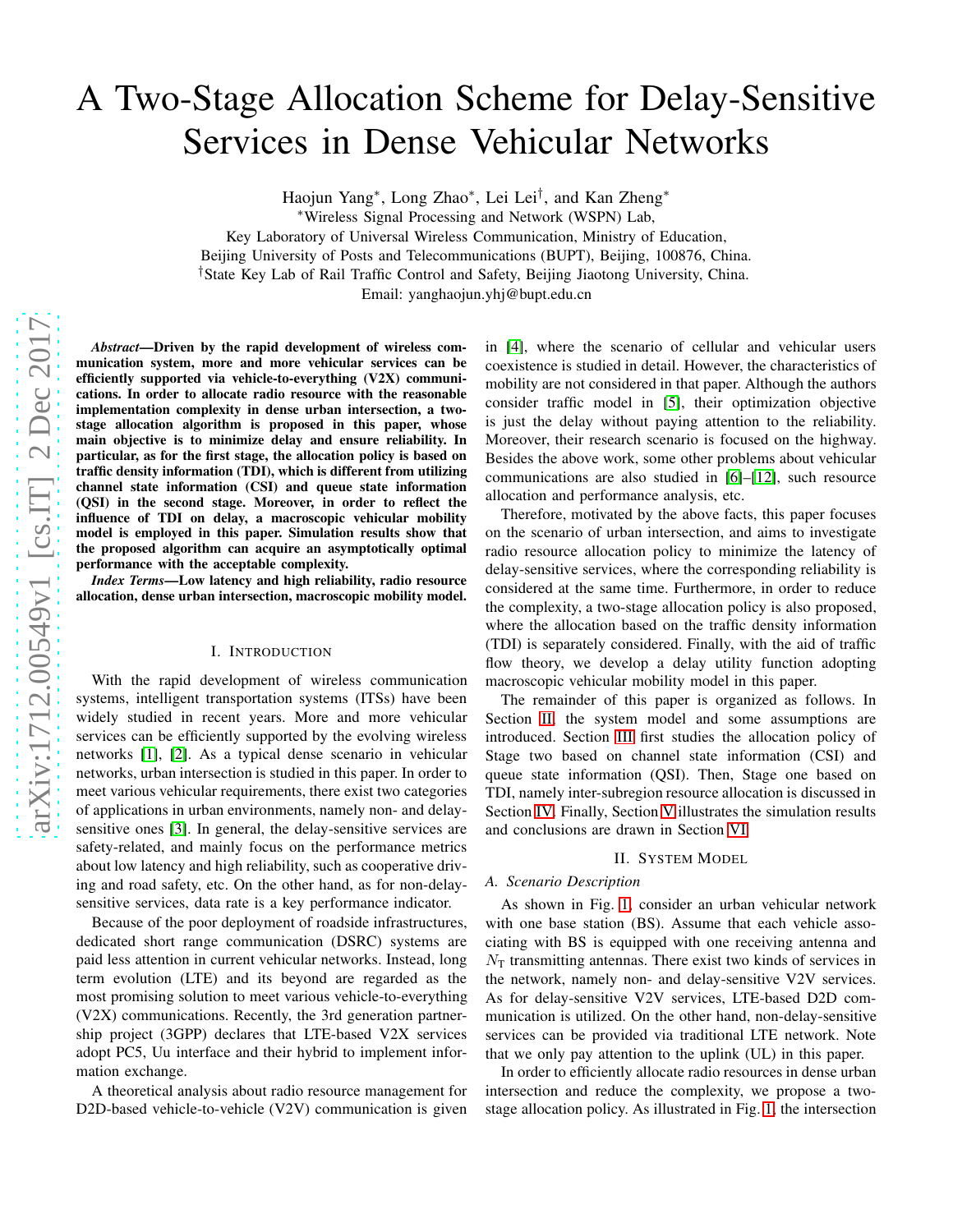

<span id="page-1-0"></span>Fig. 1. Scenario of urban vehicular networks.

is divided into four subregions. The first stage is to allocate the resources of each subregion based on the corresponding TDI. Here we assume that different subregions use orthogonal resources. The second stage is about the allocation among intra-subregion. In contrast to that of Stage one, Stage two uses reusable resources.

Assume that the number of non- and delay-sensitive vehicles in a subregion are  $N_1$  and  $N_2$ , respectively. Since the broadcast characteristic of delay-sensitive services, a number of broadcast links are equivalent to one link for simplicity in this paper. Then the total number of links in the subregion is  $N_{\rm L} = N_1 + N_2$ . Moreover, there are  $N_{\rm RB}$  independent resource blocks (RBs) in the subregion. Each link can be allocated at most one RB. Based on the assumption in most existing works [\[13\]](#page-5-8), the resource allocated to a delay-sensitive link can be reused by at most one non-delay-sensitive link.

## *B. Channel Model*

The network is assumed to work in slotted time  $t \in$  $\{1, 2, \dots\}$ , and we use slot t to denote the time interval  $[t, t + 1]$ . Let  $\mathbf{H}_{ij}^k(t) = \sqrt{L_{ij}(t)} \mathbf{h}_{ij}^k(t) \in \mathbb{C}^{1 \times N_T}$  denote the CSI matrix from transmitter  $i$  to receiver  $j$  on  $k$ -th RB during slot t, where  $L_{ij}(t)$  is the large-scale fading coefficient containing the path loss and shadow, and  $h_{ij}^k(t)$  is the smallscale fading random variable. Assume that the elements of  $\mathbf{h}_{ij}^k(t) = [\bar{h}_{ij1}^k, h_{ij2}^k, \cdots, h_{ijN_\text{T}}^k]$  are independent and identically distributed (i.i.d) complex Gaussian random variables, namely  $h_{ijm}^{k} \stackrel{\text{i.i.d.}}{\sim} \mathbb{CN}(0, 1)$ . Note that  $j = 0$  represents the receiver is BS. At last, let  $\mathbf{H}(t) = \{\mathbf{H}_{ij}^k(t)\} \in \mathcal{H}$  denote the network CSI at slot  $t$ .

## *C. Queue Model*

Each vehicle maintains one traffic queue with a finite queue length  $N_{\rm Q} < \infty$ . Let  $Q_i(t)$  denote the QSI (the number of bits) of vehicle  $i$  at the beginning of slot  $t$ . Hence, the queue dynamic is given by

$$
Q_i(t+1) = \min \{ N_Q, \max \{ 0, Q_i(t) - \mu_i(t) \} + A_i(t) \}, \quad (1)
$$

where  $A_i(t)$  denotes the traffic arrival at the end of slot t, and the traffic departure at slot t is given by  $\mu_i(t)$ . We assume that the traffic arrival  $A_i(t)$  is independent w.r.t. i and i.i.d. over slots obeying a general distribution with mean  $\mathbb{E}[A_i(t)] = \overline{A_i}$ . Let  $\mathbf{Q}(t) = \{Q_i(t)\} \in \mathcal{Q}$  denotes the network CSI at slot t.

## *D. Performance Metrics*

Each service has its specific communication requirements in vehicular network. Hence, it is necessary to study the performance metrics of different services. Let  $s_k^l(t)$  be the RB allocation at slot t, the value of  $s_k^l(t)$  is defined as

$$
s_k^l(t) = \begin{cases} 1, & \text{the RB is allocated to link } l \text{ at slot } t, \\ 0, & \text{otherwise,} \end{cases} \tag{2}
$$

where  $k \in \{1, 2, \dots, N_{RB}\}\$  and  $l \in \{1, 2, \dots, N_L\}.$ 

*1) Delay-sensitive Service Metric:* As for delay-sensitive services, we first focus on the packet reception ratio (PRR) which is defined in [\[1\]](#page-5-0). So we have the following definition.

*Definition 1 (Packet Reception Ratio):* Let  $N_i(t)$  denote the number of the neighborhoods of vehicle  $i$  at slot  $t$ , then the PRR is defined as the ratio of successful reception among  $N_i(t)$ , i.e.,

$$
p_i(t) \triangleq \frac{1}{N_i(t)} \sum_{j=1}^{N_i(t)} \mathbf{1} \left\{ \rho_j^{(i)}(t) \ge \rho_{\text{th}} \right\}
$$
  
= 
$$
\frac{1}{N_i(t)} \sum_{j=1}^{N_i(t)} \mathbf{1} \left\{ \sum_{k=1}^{N_{\text{RB}}} \frac{s_k^i(t) P_i(t) |\mathbf{H}_{ij}^k(t)|^2}{\sigma^2 + \sum_{m=1}^{N_1} s_k^m(t) P_m(t) |\mathbf{H}_{m0}^k(t)|^2} \right\}
$$
  

$$
\ge \rho_{\text{th}} \left\},
$$
 (3)

where  $\rho_j^{(i)}(t)$  is the receiving signal-to-interference-plus-noise ratio (SINR) of vehicle j among  $N_i(t)$ ,  $P_i(t)$  is the transmit power of vehicle i, and  $\sigma^2$  is the power of additive white Gaussian noise. Here successful reception is considered as the fact that SINR is greater than or equal to a threshold  $\rho_{th}$ . Specially, the average PRR  $\overline{p_i}$  can be calculated by the following formula, i.e.,

<span id="page-1-1"></span>
$$
\overline{p_i} = \limsup_{T \to \infty} \frac{1}{T} \sum_{t=1}^{T} \mathbb{E}^{\Omega} \left[ p_i(t) \right]. \tag{4}
$$

The PRR is a good proxy for reliability. As for delay, we have the following definition.

*Definition 2 (Average Queue Length):* Assume that  $Q(t)$  is a discrete time queue, then the average queue length under a policy  $\Omega$  is given by

$$
\overline{Q} \triangleq \limsup_{T \to \infty} \frac{1}{T} \sum_{t=1}^{T} \mathbb{E}^{\Omega} \left[ Q(t) \right]. \tag{5}
$$

Furthermore, if the average queue length  $\overline{Q} < \infty$ , the discrete time queue is strongly stable. A network of queues is stable if all individual queues of the network are stable. Based on the Little's law, we can also calculate the *average delay*.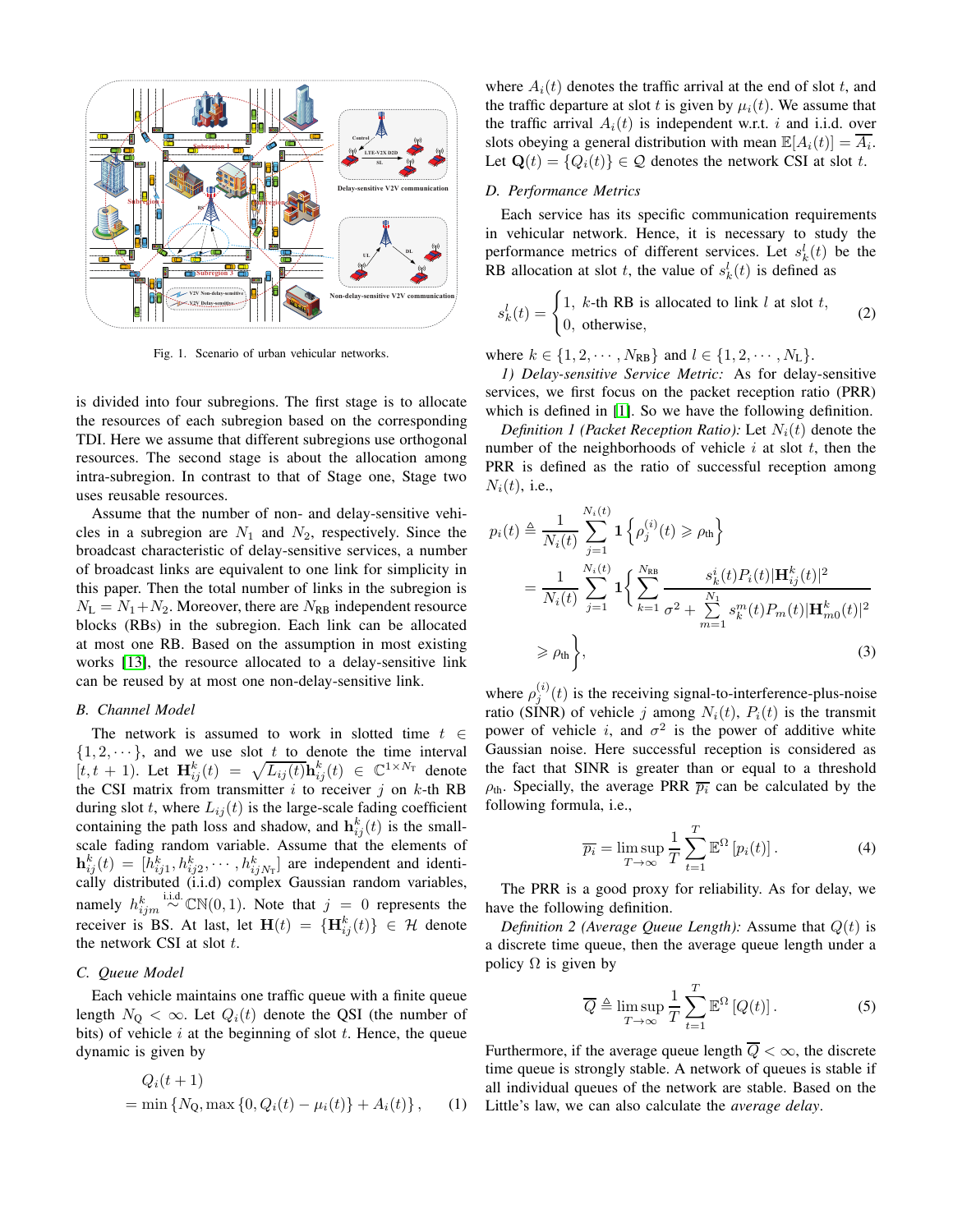*2) Non-delay-sensitive Service Metric:* With the regard to the non-delay-sensitive services, we mainly focus on the data rate. In order to simplify the communication model, the perfect CSI at the receiver and transmitter are assumed. Therefore, the maximum achievable data rate of vehicle  $i$  at slot  $t$  is given by

$$
r_i(t) \triangleq B \log \left(1 + \rho_i(t)\right),\tag{6}
$$

where B denotes the bandwidth of one RB, and  $\rho_i(t)$  can be calculated as

$$
\rho_i(t) = \sum_{k=1}^{N_{\text{RB}}} \frac{s_k^i(t) P_i(t) |\mathbf{H}_{i0}^k(t)|^2}{\sigma^2 + \sum_{j=1}^{N_2} s_k^j(t) P_j(t) \max_m \left\{ |\mathbf{H}_{jm}^k(t)|^2 \right\}}, \quad (7)
$$

<span id="page-2-0"></span>where  $m \in \{1, 2, \dots, N_i(t)\}$ . Similarly, we can also utilize Equ. [\(4\)](#page-1-1) to calculate the average data rate  $\overline{r_i}$ .

# III. INTRA-SUBREGION RESOURCE ALLOCATION

#### *A. Resource Allocation Policy*

In general, a resource allocation policy is a mapping function from the system state to the resource allocation actions. A policy is called feasible if the relevant actions satisfy the required constraints. As previously mentioned, our policy of intra-subregion resource allocation satisfies the following constraints, i.e.,

$$
\sum_{i=1}^{N_1} s_i^k \leq 1, \forall k \in \{1, 2, \cdots, N_{\text{RB}}\},
$$
 (8)

$$
\sum_{i=1}^{N_2} s_i^k \leq 1, \forall k \in \{1, 2, \cdots, N_{\text{RB}}\},
$$
\n(9)

$$
\sum_{k=1}^{N_{\text{RB}}} s_i^k \leq 1, \forall i \in \{1, 2, \cdots, N_{\text{L}}\}.
$$
 (10)

#### *B. Problem Formulation*

In this paper, our main objective is to minimize the latency of delay-sensitive services, while satisfying corresponding reliability requirements and data rate requirements. Thus, we consider the following optimization problem, i.e.,

<span id="page-2-2"></span>*Problem 1 (Delay-optimal Policy for Intra-subregion Resource Allocation):* Given a set of feasible policies  $\{\Omega\},\$ and assuming  $\mathbf{r}_{\text{th}} = [r_1^{(\text{th})}, r_2^{(\text{th})}, \cdots, r_{N_1}^{(\text{th})}]^T$  and  $\mathbf{p}_{\text{th}} =$  $[p_1^{(th)}, p_2^{(th)}, \cdots, p_{N_2}^{(th)}]^T$  are the minimum data rate of all nondelay-sensitive vehicles and reliability requirements of all delay-sensitive vehicles, the optimization problem is then formulated as

$$
\min_{\Omega} d_{\text{sum}}(\Omega) \triangleq \sum_{i=1}^{N_2} \alpha_i d_i(\Omega)
$$
\n
$$
\text{s.t.} \quad \begin{cases} \overline{p_i} \geq p_i^{(\text{th})}, \\ \overline{r_j} \geq r_j^{(\text{th})}, \\ \max_i \left\{ \frac{\overline{Q_i}}{\overline{A_i}} \right\} \leq \min_j \left\{ \frac{\overline{Q_j}}{\overline{A_j}} \right\}, \end{cases} \tag{11}
$$

where  $i \in \{1, 2, \dots, N_2\}, \, j \in \{1, 2, \dots, N_1\},\,$  and  $\alpha_i$  is the positive weighted factor for each delay-sensitive vehicle.

In general, with the regard to a unichain policy  $\Omega$ , the induced Markov chain is ergodic and there is a unique steady state distribution  $\pi(\Omega)$ . Hence, we have

$$
d_i(\Omega) = \limsup_{T \to \infty} \frac{1}{T} \sum_{t=1}^T \mathbb{E}^{\Omega} \left[ f(Q_i(t)) \right]
$$

$$
= \mathbb{E}^{\pi(\Omega)} \left[ f(\overline{Q_i}) \right], \tag{12}
$$

where  $f(\overline{Q_i}) = \overline{Q_i}/\overline{A_i}$  denotes the average delay.

# *C. Elements of MDP*

The optimization problem is formulated as an *infinite horizon average cost constrained* Markov decision process (MDP). In general, MDP is characterized by five elements, i.e., system state space, action space, state transition kernel, average cost function and constraint conditions as follows.

- System State Space:  $\{\chi(t)\} = \{\mathbf{H}(t), \mathbf{Q}(t)\} \in \mathcal{X}$  $\mathcal{H}\times\mathcal{Q}.$
- Action Space:  $\{\Omega(\chi(t))\}$ , which is a set of unichain feasible policies under the system state  $\chi(t)$ .
- State Transition Kernel:  $Pr[\chi(t+1)|\chi(t), \Omega(\chi(t))]$ . Since the property of Markov process, we have

$$
\Pr[\chi(t+1)|\chi(t),\Omega(\chi(t))]
$$
  
=  $\Pr[\mathbf{H}(t+1)|\chi(t),\Omega(\chi(t))]$   $\Pr[\mathbf{Q}(t+1)|\chi(t),\Omega(\chi(t))]$   
=  $\Pr[\mathbf{H}(t+1)]$   $\Pr[\mathbf{Q}(t+1)|\chi(t),\Omega(\chi(t))]$ . (13)

• Average Cost Function and Constraint Conditions: They are described in detail at Equ. [\(11\)](#page-2-1).

Because of the constraints in Problem [1,](#page-2-2) the standard Lagrangian approach is utilized here. Then the constrained MDP can be transformed to the *unconstrained* MDP, and the Lagrange dual function is also defined as Equ. [\(14\)](#page-3-1) listed at the top of this page, where  $\beta = {\beta_i \geq 0}, \gamma = {\gamma_i \geq 0},$  $\eta = {\eta_l \geq 0}$  and  $\lambda \geq 0$  are the Lagrange multipliers. Therefore, the average cost function of the corresponding unconstrained MDP can be obtained from Equ. [\(14\)](#page-3-1). As a rule, the delay-optimal policy can be obtained by solving the Bellman equation [\[14\]](#page-5-9), we discuss it in the next subsection.

#### *D. Optimal Solution of MDP*

As previously mentioned, we have converted Problem [1](#page-2-2) into the unconstrained MDP, thus it can be solved by Bellman equation expressed as follows.

*Lemma 1 (Bellman Equation):* For any given  $\beta$ ,  $\gamma$ ,  $\eta$  and  $\lambda$ , if there exist a scalar  $\theta$  and a vector  $\mathbf{V} = [V(\chi^1), V(\chi^2), \dots]$ satisfy the Bellman equation for the delay-optimal unconstrained MDP in Equ. [\(14\)](#page-3-1), namely

<span id="page-2-3"></span><span id="page-2-1"></span>
$$
\theta + V(\chi^{i})
$$
\n
$$
= \min_{\Omega(\chi^{i})} \left\{ g(\chi^{i}, \Omega(\chi^{i}), \beta, \gamma, \eta, \lambda) \right\}
$$
\n
$$
+ \sum_{\chi^{j}} \Pr \left[ \chi^{j} | \chi^{i}, \Omega(\chi^{i}) \right] V(\chi^{j}) \right\}, \forall \chi^{i} \in \mathcal{X}, \qquad (15)
$$

then  $\theta = \min_{\Omega} \mathcal{L}(\Omega, \beta, \gamma, \eta, \lambda)$  is the optimal average cost per-stage, and the optimal policy for Problem [1](#page-2-2) is  $\Omega^*$ , which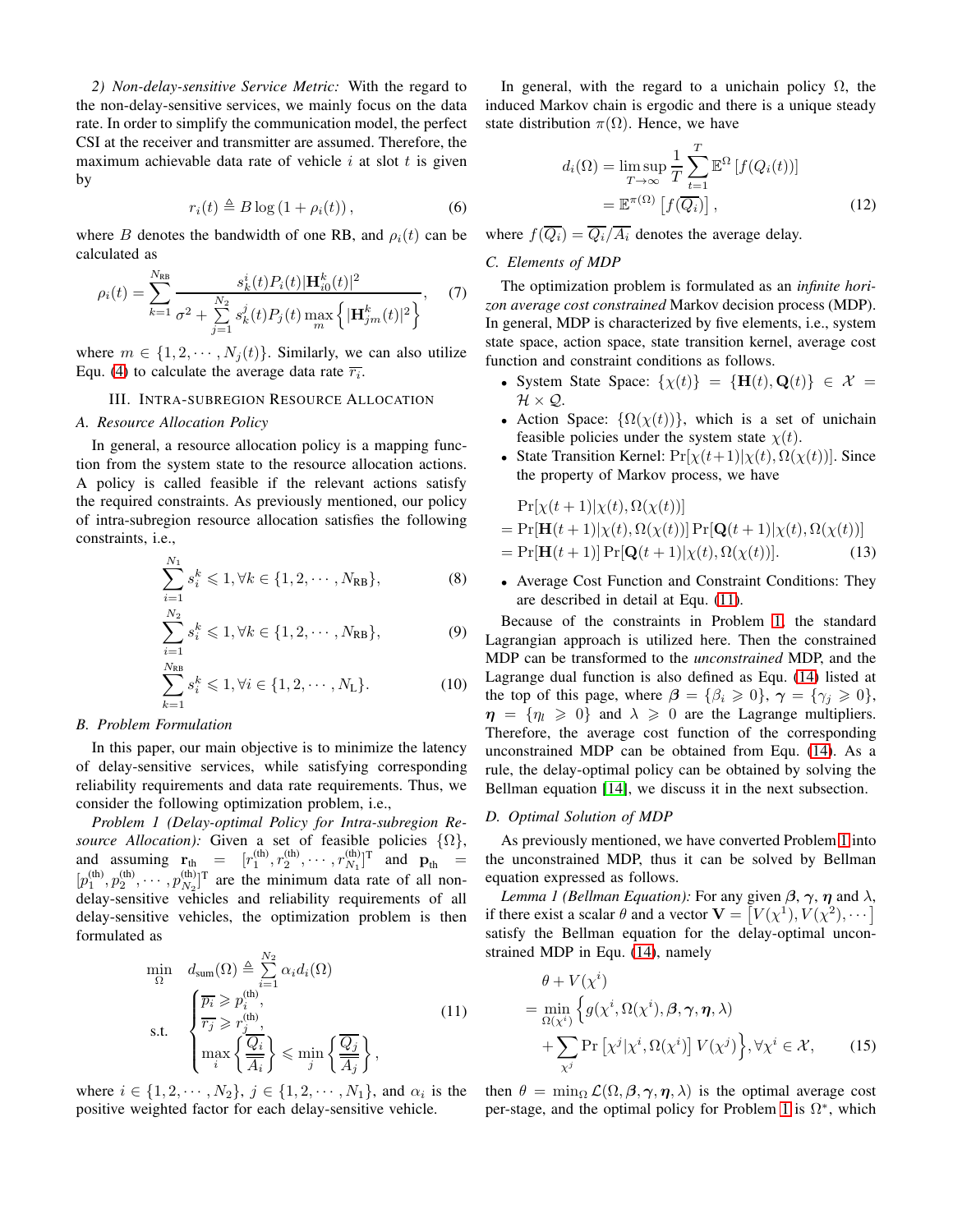$$
\mathcal{H}(\beta, \gamma, \eta, \lambda) = \min_{\Omega} \mathcal{L}_{2}(\Omega; \beta, \gamma, \eta, \lambda)
$$
  
\n
$$
= \min_{\Omega} \limsup_{T \to \infty} \frac{1}{T} \sum_{t=1}^{T} \mathbb{E}^{\Omega} \Big\{ \sum_{i=1}^{N_{2}} \Big[ \alpha_{i} f(Q_{i}(t)) - \beta_{i} \Big( p_{i}(t) - p_{i}^{(\text{th})} \Big) \Big] - \sum_{j=1}^{N_{1}} \gamma_{j} \Big( r_{j}(t) - r_{j}^{(\text{th})} \Big)
$$
  
\n
$$
+ \lambda \Big( \max_{i} \Big\{ \frac{\overline{Q_{i}}}{\overline{A_{i}}} \Big\} - \min_{j} \Big\{ \frac{\overline{Q_{j}}}{\overline{A_{j}}} \Big\} \Big) + \sum_{l=1}^{N_{\text{L}}} \eta_{l} \mathbf{1} \big( Q_{l}(t) = N_{\text{Q}} \big) \Big\}
$$
  
\n
$$
= \min_{\Omega} \limsup_{T \to \infty} \frac{1}{T} \sum_{t=1}^{T} \mathbb{E}^{\Omega} \big[ g\big( \chi(t), \Omega(\chi(t)), \beta, \gamma, \eta, \lambda \big) \big]. \tag{14}
$$

minimizes the R.H.S. of Equ. [\(15\)](#page-2-3) for any state  $\chi^i \in \mathcal{X}$ . Similarly, as for a unichain policy, there is a unique solution to Equ. [\(15\)](#page-2-3). Therefore, we only consider the unichain feasible policy in this paper.

It is well known that the system state space gradually becomes huge with the increasing number of vehicles. Therefore, in order to reduce the complexity, the reduced-state Bellman equation can be adopted to solve Problem [1](#page-2-2) [\[15\]](#page-5-10), which only takes advantage of the QSI. Then we have the following lemma, i.e.,

*Lemma 2 (Reduced-State Bellman Equation):* In general, the equation can be given by

$$
\theta + \tilde{V}(\mathbf{Q}^{i})
$$
\n
$$
= \min_{\Omega(\mathbf{Q}^{i})} \left\{ \tilde{g}(\mathbf{Q}^{i}, \Omega(\mathbf{Q}^{i}), \beta, \gamma, \eta, \lambda) \right\}
$$
\n
$$
+ \sum_{\mathbf{Q}^{j}} \tilde{f}(\mathbf{Q}^{j}|\mathbf{Q}^{i}, \Omega(\mathbf{Q}^{i})) \tilde{V}(\mathbf{Q}^{j}) \right\}, \forall \mathbf{Q}^{i} \in \mathcal{Q}, \qquad (16)
$$

where  $\tilde{V}(\mathbf{Q}) = \mathbb{E}[V(\chi)|\mathbf{Q}], \tilde{g}(\mathbf{Q}, \Omega(\mathbf{Q}), \beta, \gamma, \eta, \lambda]$  $\mathbb{E}[g(\chi,\Omega(\chi),\boldsymbol{\beta},\boldsymbol{\gamma},\boldsymbol{\eta},\dot{\lambda})|\mathbf{Q}] \quad \text{ and } \quad \tilde{f}(\mathbf{Q}^j|\mathbf{Q}^i,\Omega(\mathbf{Q}^i)) \quad =$  $\mathbb{E}[\Pr(\mathbf{Q}^j | \chi^i, \Omega(\chi^i)) | \mathbf{Q}^i]$  are conditional potential function, average cost per-stage and average transition kernel, respectively.

#### <span id="page-3-0"></span>IV. INTER-SUBREGION RESOURCE ALLOCATION

## *A. Fundamentals of Traffic Flow Theory*

According to the different traffic characteristics, vehicular mobility models are usually classified into two categories, namely macroscopic and microscopic models. Each category of model focuses on different performance indicators. The macroscopic models generally describe the average behavior of many vehicles at specific location and time, treating traffic flow as fluid dynamics. Therefore, vehicular density and mean velocity are considered in the macroscopic models, which raises the traffic flow theory. However, the microscopic models describe the precise behavior of each system entity (i.e., vehicle or driver), hence they are more complicated than the macroscopic models.

In order to allocate wireless resources efficiently among inter-subregion, we model the TDI adopting the traffic flow theory. It is well known that there are many macroscopic models, such as Greenshield's model, Greenberg's model, Underwood's model, etc. For the sake of simplicity, we utilize

<span id="page-3-1"></span>

<span id="page-3-3"></span>Fig. 2. Illustration of density and flow in the Greenshield's model.

<span id="page-3-4"></span>linear Greenshield's model in this paper. Here we give a brief introduction about Greenshield's model. In general, there exist two parameters in the Greenshield's model, namely free flow speed  $v_{\text{free}}$  and jam density  $\kappa_{\text{jam}}$  [\[16\]](#page-5-11). The relationship between flow f and density  $\kappa$  is given by

<span id="page-3-2"></span>
$$
f = \kappa v_{\text{free}} - \frac{\kappa^2}{\kappa_{\text{jam}}} v_{\text{free}}.
$$
 (17)

We plot Equ. [\(17\)](#page-3-2) in Fig. [2](#page-3-3) to illustrate this relationship. As we see, Fig. [2](#page-3-3) clearly illustrates that the flow increases with the increasing density when  $\kappa \le \kappa_{\text{iam}}/2$ . It just is a simple parabola.

## *B. Delay Utility Function*

In order to reflect the influence of TDI on delay-sensitive services, we construct a delay utility function with the help of the Greenshield's model. As illustrated in Fig. [2,](#page-3-3) the utility function should satisfy the following properties, i.e.,

- When  $\kappa_i \leq \kappa_{\text{iam}}/2$ , the flow increases with the increase of density, hence the number of delay-sensitive services increases, and the delay requirement gradually increases; and
- When  $\kappa_i > \kappa_{\text{jam}}/2$ , the flow decreases with the increase of density, hence the delay requirement gradually decreases for the same reason; and
- Furthermore, no matter how much the value of  $\kappa_i$ , the delay requirement is not equal to zero. Meanwhile, the requirement is normalized for the sake of simplicity; and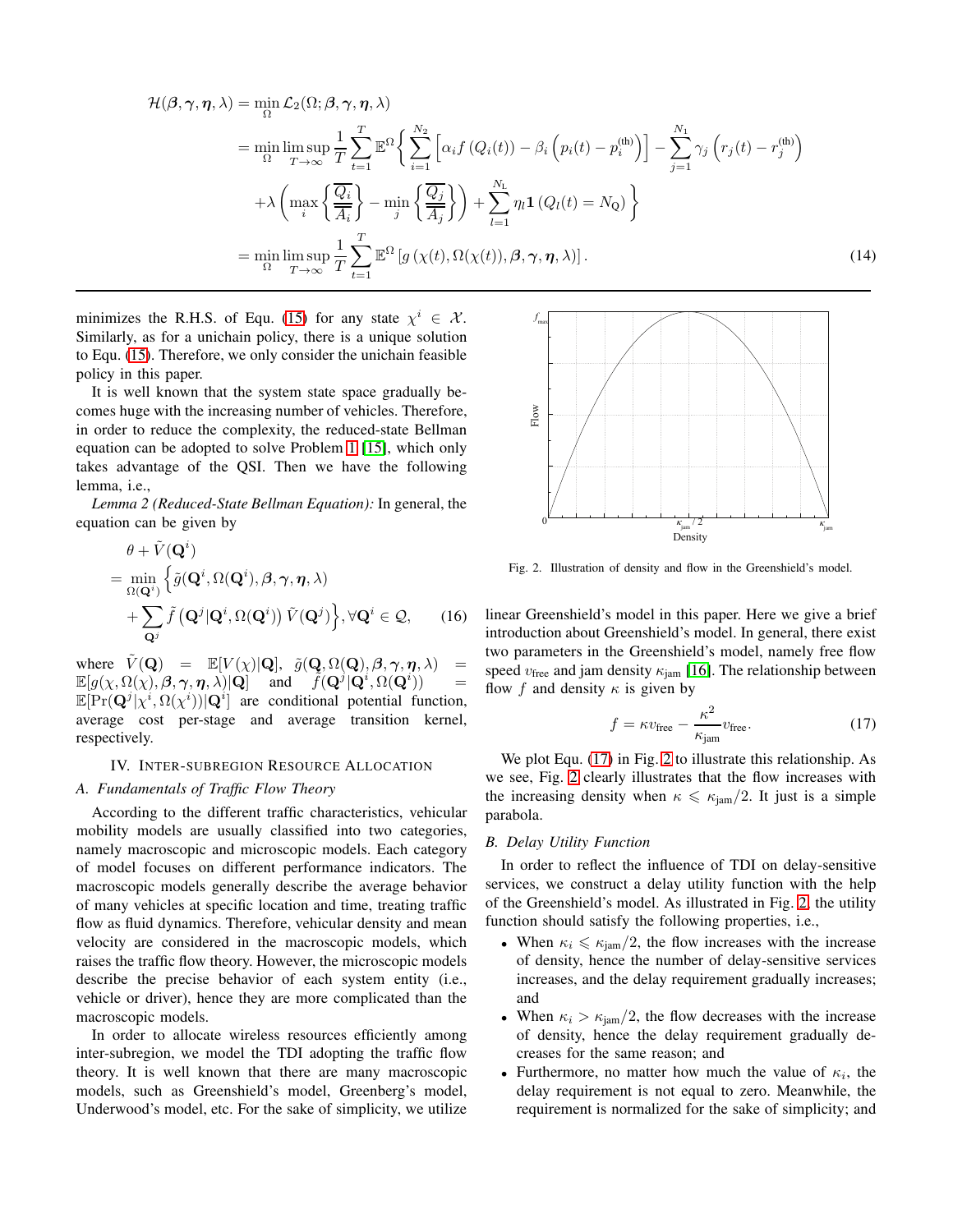• Let  $\varepsilon_i$  denote the ratio of allocation for subregion *i*. For any  $\varepsilon_i \in [0, 1]$ , the allocation efficiency increases with the increase of  $\varepsilon_i$ .

In conclusion, the utility function is given by

$$
U_i(\kappa_i, \varepsilon_i) = \exp\left(-\frac{(\kappa_i - \frac{\kappa_{\text{jam}}}{2})^2}{c_1}\right) \log\left(1 + c_2 \varepsilon_i\right), \quad (18)
$$

where  $c_1, c_2 > 0$  are constants, which is related to the practical traffic condition. The logarithmic utility function can ensure the fairness, and thus is employed in this paper. In Equ. [\(18\)](#page-4-1), the first and second terms represent the normalized delay requirement and the allocation efficiency, respectively. Note that the utility function is just a proxy for delay, not the true value.

## *C. Problem Formulation*

Comparing to the CSI and QSI in Stage two, the TDI in Stage one changes at a longer time-scale. Therefore, we can formulate a new problem independent of Problem [1.](#page-2-2) The main objective of Stage one is to maximize the sum of delay utility defined in Equ. [\(18\)](#page-4-1) based on the corresponding TDI. The following optimization problem is considered, i.e.,

*Problem 2 (Delay-optimal Policy for Inter-subregion Resource Allocation):* Given the TDI of four subregions  $\kappa$  =  $[\kappa_1, \kappa_2, \kappa_3, \kappa_4]^T$ , the utility maximization problem of Stage one is then formulated as

$$
\max_{\varepsilon} \quad U_{\text{sum}}(\varepsilon) \triangleq \sum_{i=1}^{4} U_i(\kappa_i, \varepsilon_i)
$$
\n
$$
\text{s.t.} \quad \begin{cases} \varepsilon_i \geq 0, \\ \sum_{i=1}^{4} \varepsilon_i = 1. \end{cases} \tag{19}
$$

## *D. Resource Allocation for Stage One*

Since the logarithmic function is convex, the compound utility function is convex. We can solve Problem [2](#page-4-2) utilizing convex optimization theory [\[17\]](#page-5-12). First of all, we write the Lagrange function of Problem [2](#page-4-2) as follows.

$$
\mathcal{L}_1(\varepsilon; \delta, \omega) = -\sum_{i=1}^4 U_i(\kappa_i, \varepsilon_i) - \sum_{i=1}^4 \delta_i \varepsilon_i + \omega \left( \sum_{i=1}^4 \varepsilon_i - 1 \right), \tag{20}
$$

where  $\delta = {\delta_i \geq 0}$  and  $\omega$  are the Lagrange multipliers. Therefore, based on the Karush-Kuhn-Tucker (KKT) condition, we get

$$
\varepsilon_i \geq 0, \quad \sum_{i=1}^4 \varepsilon_i = 1, \quad \delta_i \geq 0, \quad \delta_i \varepsilon_i = 0,
$$

$$
\frac{\partial \mathcal{L}_1(\varepsilon; \delta, \omega)}{\partial \varepsilon_i} = -\frac{\exp(-\frac{(\kappa_i - \frac{\kappa_{\text{jam}}}{2})^2}{c_1})c_2}{1 + c_2 \varepsilon_i} - \delta_i + \omega = 0,
$$

$$
(21)
$$

where  $i \in \{1, 2, 3, 4\}$ . Then, the utility maximization resource allocation can be given by

$$
\varepsilon_i = \max\left\{0, \frac{1}{c_2} \left(\frac{c_2}{\omega} \exp\left(-\frac{(\kappa_i - \frac{\kappa_{\text{jam}}}{2})^2}{c_1}\right) - 1\right)\right\}, \quad (22)
$$

 $\sum_{i=1}^4 \varepsilon_i = 1.$ where the Lagrange multiplier  $\omega$  is determined by equation

# <span id="page-4-6"></span>Algorithm 1. Resource allocation algorithm for urban vehicular network

## <span id="page-4-1"></span>Initialization:

- There are a total of  $N_{RB}^{total}$  RBs at the BS.
- BS gathers the periodic TDI  $\kappa = [\kappa_1, \kappa_2, \kappa_3, \kappa_4]^T$  from the traffic monitor nodes.
- All vehicles send the QSI to BS.

• BS sets the initial number of subregions  $M = 0$ , and the Lagrange multiplier  $\omega = \infty$ .

## Step 1: Resource allocation for Stage one

• Calculate the Lagrange thresholds  $\overline{\omega_i}$  ( $i = 1, 2, 3, 4$ ) based on Equ. [\(23\)](#page-4-3).

• Sort the thresholds with descending order, and obtain the vector  $[\overline{\omega_{(1)}}, \overline{\omega_{(2)}}, \overline{\omega_{(3)}}, \overline{\omega_{(4)}}]^{\text{T}}$ .

loop  $m = 1 \rightarrow 4$ 

1) Calculate  $\omega_m$  according to Equ. [\(24\)](#page-4-4).

2) If  $\omega_m < \overline{\omega_{(m)}}$ , *let*  $M = m$ ,  $\omega = \omega_m$  and *continue*; Else *break*.

#### end loop

• Calculate the ratio of allocation  $\varepsilon_i$   $(i = 1, 2, 3, 4)$  for each subregion based on Equ. [\(22\)](#page-4-5) with the obtained  $\omega$ .

## <span id="page-4-2"></span>Step 2: Resource allocation for Stage two

• Calculate the number of RBs for each subregion  $N_{\text{RB}}^{(i)} =$  $\lfloor \varepsilon_i N_{\text{RB}}^{\text{total}} \rfloor.$ 

• At the beginning of each scheduling slot, execute the algorithm described in Equ. [\(16\)](#page-3-4) for each subregion according to the corresponding QSI.

• If the current slot is the moment of periodic TDI report, *go to Step 1* and *continue*; Else *loop Step 2*.

*E. Resource Allocation Algorithm for Urban Vehicular Network*

According to the above discussions, we summarize each step of resource allocation for urban vehicular network in detail at Alg. [1.](#page-4-6) In Alg. [1,](#page-4-6) the Lagrange thresholds  $\overline{\omega_i}$  can be calculated by

<span id="page-4-3"></span>
$$
\overline{\omega_i} = c_2 \exp\left(-\frac{(\kappa_i - \frac{\kappa_{\text{jam}}}{2})^2}{c_1}\right),\tag{23}
$$

and  $\omega_m$  can be calculated by

$$
\omega_m = \frac{\sum_{i=1}^{m} \exp(-\frac{(\kappa_i - \frac{\kappa_{\text{jam}}}{2})^2}{c_1})}{1 + \frac{m}{c_2}}.
$$
 (24)

#### <span id="page-4-4"></span>V. SIMULATION RESULTS

<span id="page-4-0"></span>In order to evaluate the performance of the proposed allocation algorithm, part of the simulation results are shown in this section. For the purpose of better illustration, some simulation assumptions are summarized in Table as follows.

<span id="page-4-5"></span>Fig. [3](#page-5-13) illustrates that the performances of average delay versus average arrival rate. As can be seen from Fig. [3,](#page-5-13) the average delay increases with the increasing TDI  $\kappa$ , where the high and low TDI are generated by  $Uniform(0,0.5)$  and